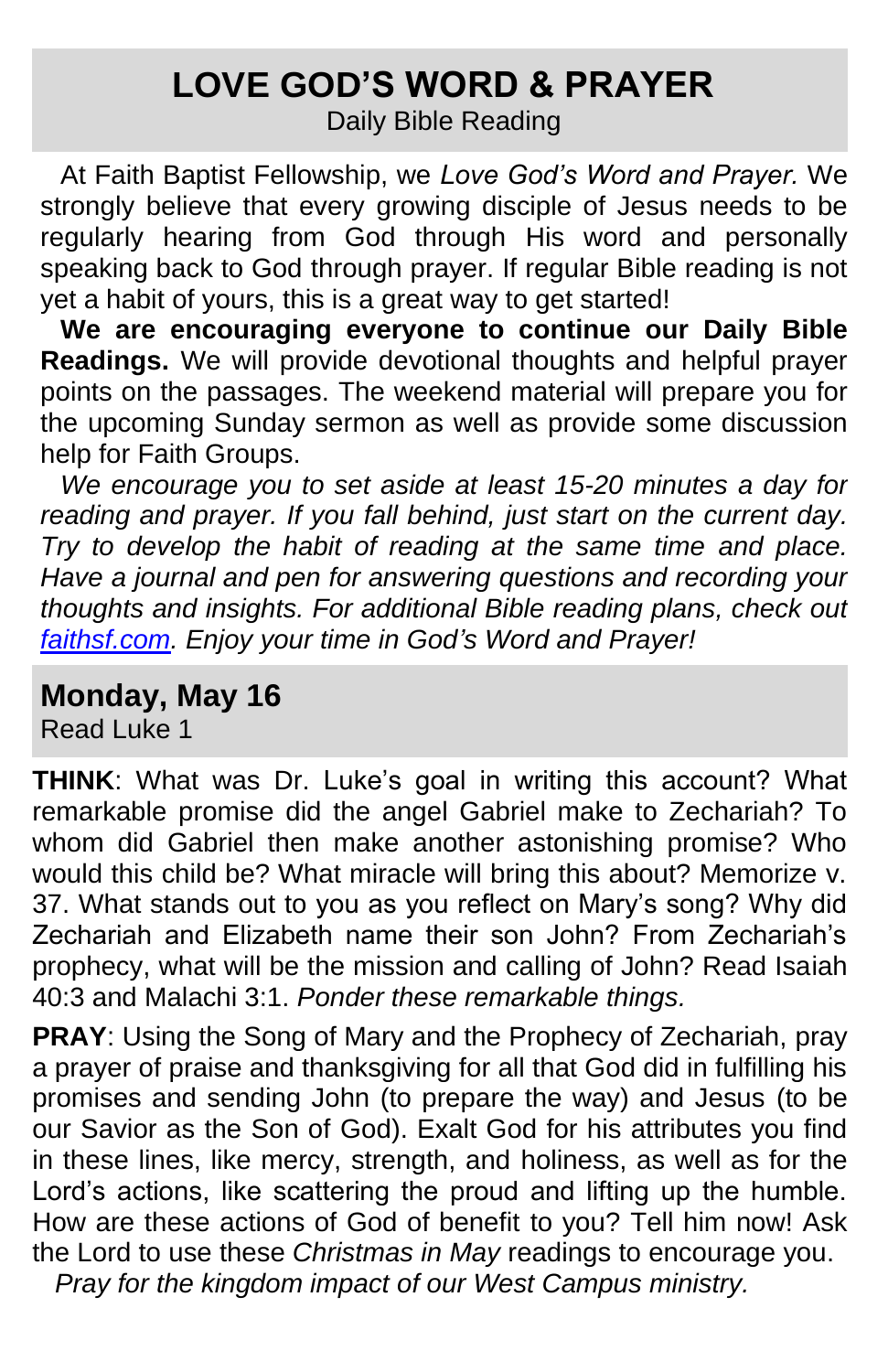### **Tuesday, May 17**

Read Luke 2

**THINK**: What action of Caesar in Rome initiated the series of events that led to the birth of Christ in Bethlehem? What prophecy did this fulfill? Ponder the fact that God chose shepherds in a field to hear the news of the birth of Jesus. How did the shepherds respond to seeing the child just as the angels had told them? What do we know about Simeon? How do Simeon's words highlight the reality that the birth of Jesus fulfilled many prophecies? What is revealed to Mary about the future death of her son? Who was Anna? What additional event caused Mary to treasure her thoughts and memories of this amazing child? *Like Mary, ponder and treasure these things!*

**PRAY**: We're celebrating the birth of Jesus in May! Our perspective now is different than that of the shepherds, Simeon, and Anna. Put yourself in their sandals! Reflect on what the coming of this child meant to them. Then pray a prayer of thanksgiving to God for sending his son to be our Redeemer and Deliverer. Ask God to help you "treasure" the coming of God's son "in the flesh" throughout this week. *Pray for our newly forming Young Adult Fellowship at South.*

#### **Wednesday, May 18**

Read Luke 3

**THINK**: What purpose for our writer, Dr. Luke, and his readers do the details in vv. 1-2 serve? What was John's message? What OT prophecy did this fulfill? What do you think it means to "bear fruits in keeping with repentance?" How did John make that practical? According to John, how will the Messiah's ministry be different than his own? What signaled the transition from John to Jesus? Take to heart the statement of God the Father about God the Son--beloved! Dr. Luke traces the lineage of Jesus all the way back to Adam.

**PRAY**: "Heavenly Father, thank you for sending your son Jesus to be our Savior and Redeemer. I trust in Jesus with all my heart and thank you also for sending your Spirit to live in me. Please help me live a life pleasing to you, bearing true fruits of repentance in keeping with my new life in Christ. Help me see the needs of others around me and respond with Christ-like love. Help me also to be content with what you provide and not live for worldly things. Just as you love Jesus your son, your beloved, so also you love me! I am amazed by that grace. I love you, my Father and my God. Amen." *Thank God for providing all of our financial needs at Faith as our faithful Provider!*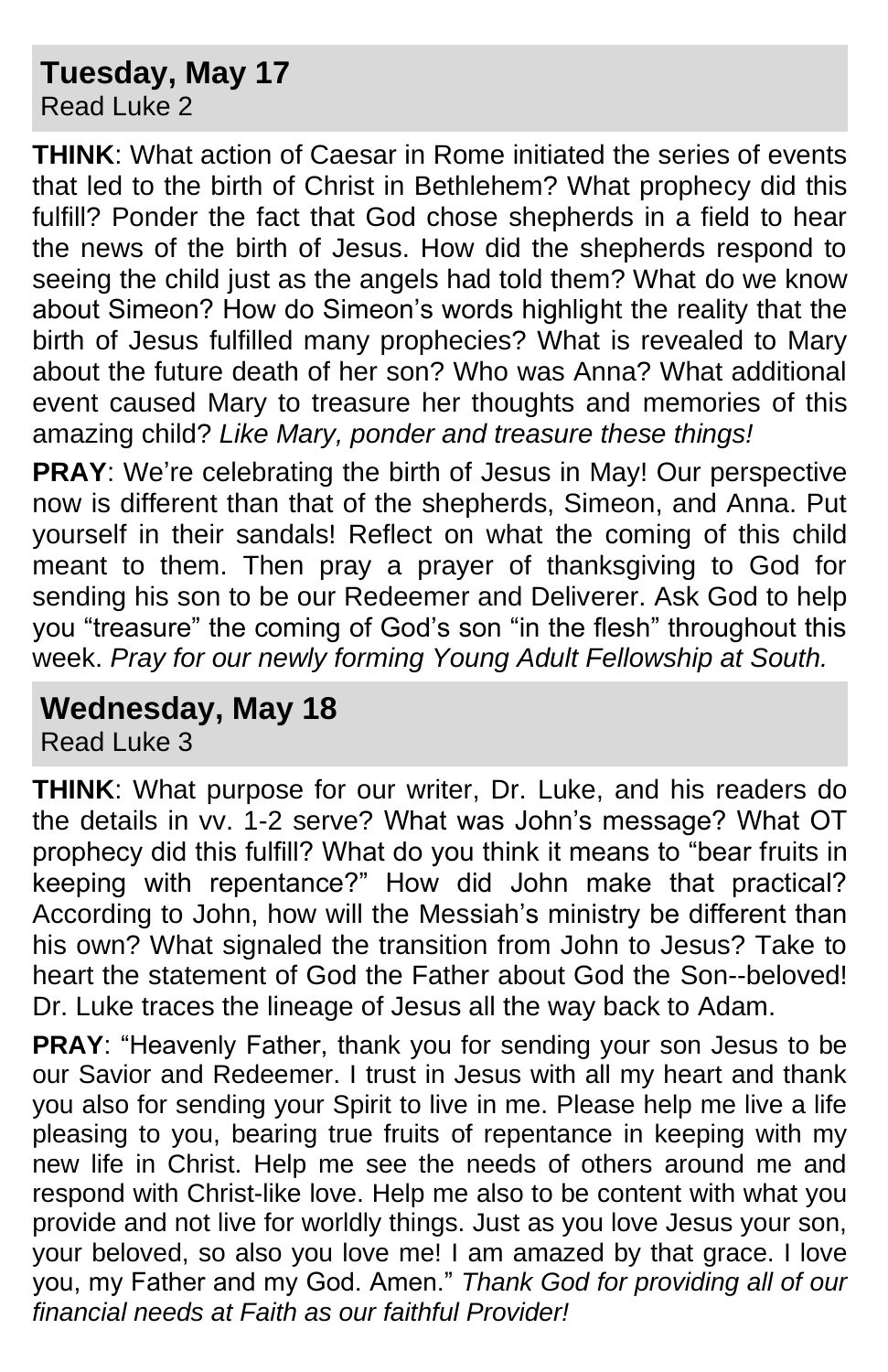## **Thursday, May 19**

Read Luke 4

**THINK**: The account of the temptation is fascinating! How does Jesus respond to each of the devil's temptations? What can we learn from this? The devil also "uses" Scripture; how does his use differ from the responses of Jesus? Once again, at Nazareth, Jesus uses Scripture: he reads from Isaiah 61 in the synagogue. What makes the assembly turn against Jesus? At Capernaum how did the demon recognize who Jesus was? What amazed the people about Jesus? What message was Jesus sent to preach?

**PRAY**: Ask God to help you memorize Scripture (Psalm 119:11) so that you can answer temptation with truth. Ask God also to help you use Scripture accurately, not distorting its meaning as the devil and cults do. This requires the careful study of God's word. Rejoice that Jesus came to preach good news to needy people like us and that by God's grace we have become part of God's kingdom family. Praise God that he is more powerful than Satan and that he has greater authority. *Pray for Faith to grow in this season of change.*

#### **Friday, May 20** Read Luke 5

**THNK:** Imagine this remarkable scene as described by Dr. Luke. Why did Simon (Peter) respond to the great catch with such humility and confession? Would you have done the same? Imagine again, this time that you have a horrible skin disease or that you are paralyzed and that the Lord Jesus heals you completely. What remarkable power! What love! Meditate on the statement, "…the Son of Man has authority on earth to forgive sins." What did Jesus do after these periods of exertion and ministry? What ought we learn from that? How did Jesus explain his meal at the tax collector's home? What is the lesson of the bridegroom and the wineskins?

**PRAY**: Jesus had the habit of going off by himself to pray. If he did that, certainly we would be wise to do the same. Our prayers should include confession (like Simon's did), thanksgiving (for the healing and wholeness Jesus has given to us), adoration (for the great power and authority that belong to God alone), and supplication (asking God on our own behalf or for others). Express to God how much you love him! *Pray for others in your sphere of influence who do not know Jesus Christ as their Lord and Savior and King – your Sacred 7!*